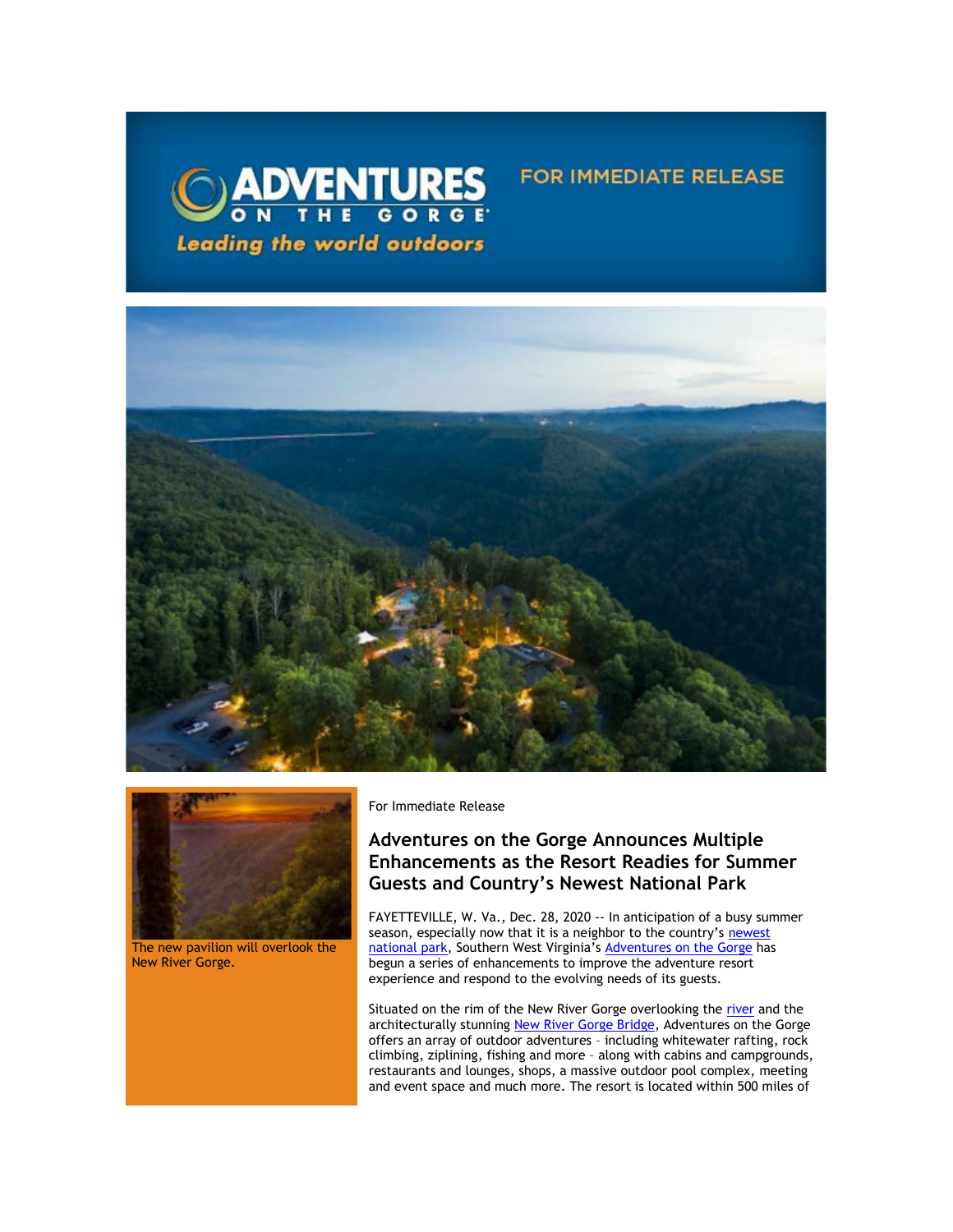

The new outdoor seating will expand opportunities to enjoy offerings from the resort's restaurants.

approximately 60 percent of the U.S. population, according to Visit [Southern West Virginia.](https://click.icptrack.com/icp/relay.php?r=13440961&msgid=468438&act=3SPQ&c=1378153&destination=https%3A%2F%2Fvisitwv.com%2Four-area%2Fmaps%2F&cf=13608&v=cdd48b98f9d7362acb2d9c92293dd65baabdb779cbb180a25b2865d4cebf7e59)

As the result of a [bipartisan effort](https://click.icptrack.com/icp/relay.php?r=13440961&msgid=468438&act=3SPQ&c=1378153&destination=https%3A%2F%2Fwww.manchin.senate.gov%2Fnewsroom%2Fpress-releases%2Fmanchin-capito-announce-bill-designating-new-river-gorge-a-national-park-preserve&cf=13608&v=6a6aad587db117610ccafcfaa60396d40fea4b01e007105ff7a4531eacfdea12) advanced by West Virginia's Senators Joe Manchin (D-WV) and Shelley Moore Capito (R-WV) and Representative Carol Miller (R-WV) and supported by Adventures on the Gorge and other outdoor recreation-focused businesses, the New River Gorge National River will be redesignated New River Gorge National Park & Preserve. It will be West Virginia's first national park and the country's 63rd.

Improvements at Adventures on the Gorge include:

- the creation of the New River Gorge Adventure Center, where the resort will stage non-rafting adventures and other guest services
- a rim-view pavilion for outdoor dining to complement the current decks outside the resort's two restaurants
- enhanced resort entrance
- spacious Welcome Center for easy registration
- new guest bathrooms
- major campground improvements including the addition of glamping tents, RV sites, Sprinter van sites, tent platforms, group camping areas and new bathhouse with multiple private bathroom units.

The improvements will be completed by late spring in time for the summer season. Additional details will be announced soon.

"Although we now know that the day is coming when we will be able to dust off the physical and mental cobwebs of quarantining and hit the road, we think travelers will have the most confidence in drive-to travel experiences that offer built-in physical distancing, freestanding accommodations, outdoor dining and plenty of outdoor spaces for exploring and relaxing," said Roger Wilson, CEO of Adventures on the Gorge. "We check all of those boxes and more."

### **Resort History**

The enhancements are reflective of the resort's decades-long tradition of creating experiences that respond to the ever-changing interests and needs of travelers.

The Adventures on the Gorge story – captured in a beautifully crafted Outside Online video called "[The Wild Ones](https://click.icptrack.com/icp/relay.php?r=13440961&msgid=468438&act=3SPQ&c=1378153&destination=https%3A%2F%2Fwww.outsideonline.com%2F2069091%2Fintroduction-wild-ones&cf=13608&v=a90dcbf4122f019ee4f42848c7960566f9d54fc086fae09cf47b922f761fb3d1)" by filmmaker Logan Bockrath – began in the 1970s when a small group of young adventurers began rafting the New River. In the early days, multiple small rafting companies would sign up rafting clients at riverside picnic tables. Several of those companies eventually merged to create the beginnings of one of the country's first destination resorts dedicated to outdoor adventures. These pioneers – many who are still involved in the industry – responded with vision and enthusiasm to evolving guest interests, and the resort soon added cabins, campgrounds, a zipline and aerial adventure course and much more.

## **2021 Deals**

Adventures on the Gorge has several options for early vacation planners. Accommodations booked online are 10 percent off the regular rate. The resort also offers a variety of [rafting and adventure passes;](https://click.icptrack.com/icp/relay.php?r=13440961&msgid=468438&act=3SPQ&c=1378153&destination=https%3A%2F%2Fadventuresonthegorge.com%2F2020-adventure-passes%2F&cf=13608&v=d3096b67936a5b3ffd22faeca8e8963a2582109e23f69a1409fb392cb51a8fa7) [all-inclusive](https://click.icptrack.com/icp/relay.php?r=13440961&msgid=468438&act=3SPQ&c=1378153&destination=https%3A%2F%2Fadventuresonthegorge.com%2Fpackages%2F&cf=13608&v=8751df1b896b42a43c8f638cff3537e1a0bec91ccd87a43021a073a818c593de)  [packages](https://click.icptrack.com/icp/relay.php?r=13440961&msgid=468438&act=3SPQ&c=1378153&destination=https%3A%2F%2Fadventuresonthegorge.com%2Fpackages%2F&cf=13608&v=8751df1b896b42a43c8f638cff3537e1a0bec91ccd87a43021a073a818c593de) with lodging, adventures and meals; and adventure combo packages such as the [Lower New River Rafting and Mountain Biking](https://click.icptrack.com/icp/relay.php?r=13440961&msgid=468438&act=3SPQ&c=1378153&destination=https%3A%2F%2Fadventuresonthegorge.com%2Fpackages%2F1-day-adventure-combo-packages%2Flower-new-river-mountain-biking-package%2F&cf=13608&v=b4713ccab202ddd2de0c3d1954cac50f205be97ff8b1f398b3b771400fa8e6e5)  [Package.](https://click.icptrack.com/icp/relay.php?r=13440961&msgid=468438&act=3SPQ&c=1378153&destination=https%3A%2F%2Fadventuresonthegorge.com%2Fpackages%2F1-day-adventure-combo-packages%2Flower-new-river-mountain-biking-package%2F&cf=13608&v=b4713ccab202ddd2de0c3d1954cac50f205be97ff8b1f398b3b771400fa8e6e5) Kids under 12 always [raft free w](https://click.icptrack.com/icp/relay.php?r=13440961&msgid=468438&act=3SPQ&c=1378153&destination=https%3A%2F%2Fadventuresonthegorge.com%2Foffers-and-discounts%2F&cf=13608&v=8ce5b48ee04feb9cfa1fc6e67e42d97af34b011f25b06956fde3d446df10ff49)hen accompanied by an adult.